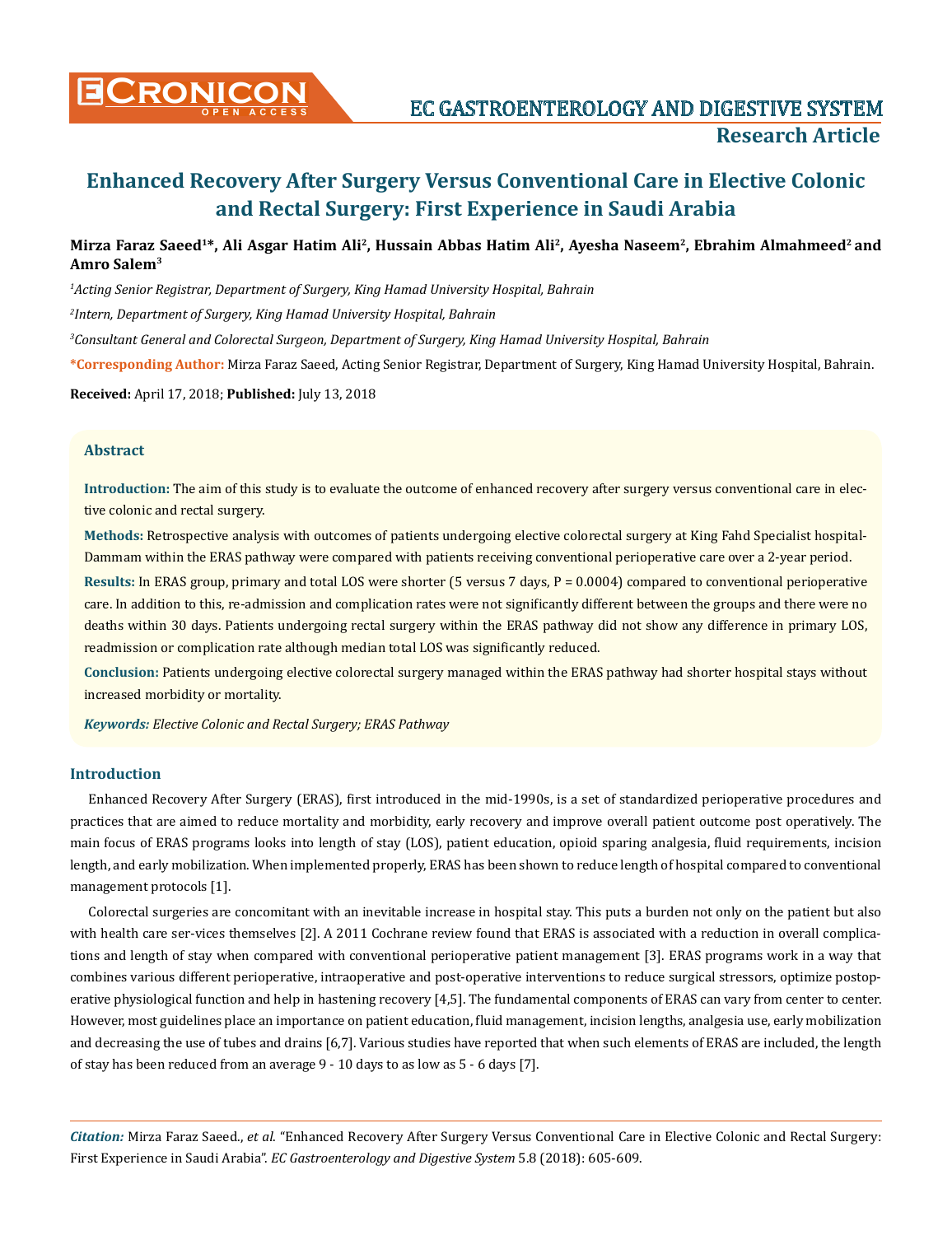# **Enhanced Recovery After Surgery Versus Conventional Care in Elective Colonic and Rectal Surgery: First Experience in Saudi Arabia**

It is generally agreed that ERAS have acted to reduce the length of hospital stay, however this reduction should not be at the expense of higher rates of read-mission [2]. Successful implementation of an ERAS program requires a multidisciplinary team effort that involves the active participation of the surgeons, anesthesiologists/pain care specialists, nursing staff, physiotherapist, occupational and social workers and active participation of the patient in their goal-oriented functional recovery program [2,8].

Each component of ERAS has shown to benefit in a different way [5,9]. Pre-operative education can help reducing anxiety and enhance adherence to the pro-gram, which would in turn promote early recovery and discharge [5,9]. Pre-operative carbohydrate loading for example has been shown by some RCTs to has-ten recovery by earlier return of gastrointestinal motility [5,9]. Optimal use of pre-anesthetic and anesthetic medication (short acting) can help reduce pro-longed length of stays in the hospital [9]. The duration for preoperative fasting should be at least 2 hours for liquid and 6 hours for solids [9]. Fluid balance of zero in intraoperative fluid management has shown to lead to more favorable outcomes [5,9]. It is also recommended that early mobilization after surgery is encouraged and that bed rest after surgery is undesirable [5,9]. With regards to postoperative nutrition, evidence shows that there is no benefit of delaying oral intake after surgery; in fact early enteral feeding has been associated with reduced hospital stay [5,9].

#### **Methods**

A retrospective cohort study, comparing two groups (Group A: Enhanced recover postoperative care, Group B: conventional), each group being managed by one consultant's team.

Sixty-four patients who underwent elective colorectal surgery at King Fahad specialist-Dammam hospital in the period between January 2011 and December 2012 were included in the study.

#### **Exclusion criteria:**

- $ASA > 4$
- Age > 80 year old or < 25 year old
- Any patient with previous oncological resections.

An informed consent was taken from all the patients regarding their inclusion in the research.

Data including hospital stay, 30 days morbidity and mortality, 6 month follow up and return to normal ambulation, bowel motion and normal diet were collected from the patients files in both group A and B.

All the data were processed using excel software.

#### **Results**

A total of 64 patients undergoing colorectal surgery were included; 32 patients received conventional perioperative care and 32 patients were managed within the ERAS pathway. Primary and total LOS were shorter in the ERAS group (5 versus 7 days, P = 0.0004). Re-admission and complication rates were not significantly different between the groups. There were no deaths within 30 days. Patients undergoing rectal surgery within the ERAS pathway did not show any difference in primary LOS, readmission or complication rate although median total LOS was significantly reduced.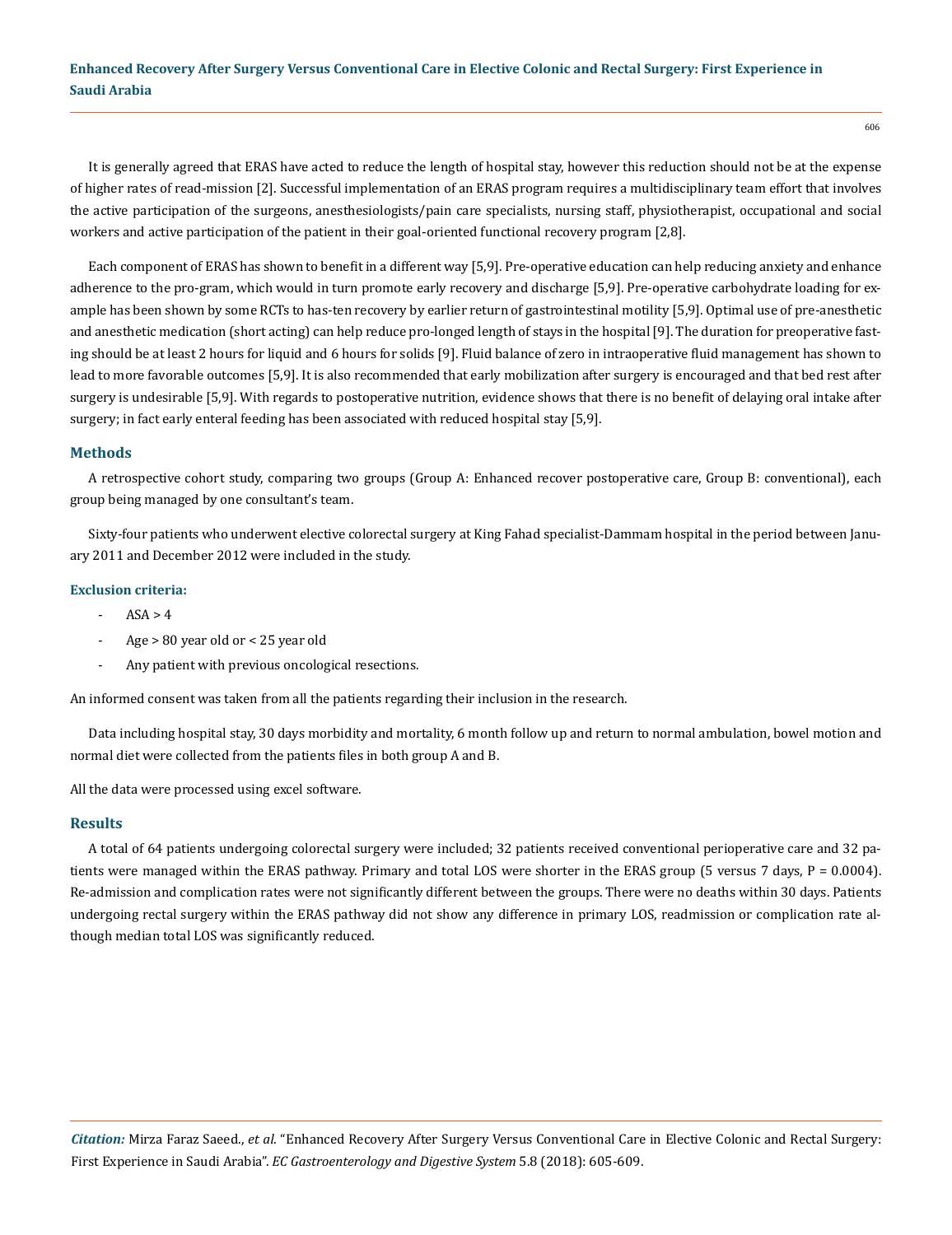



*Citation:* Mirza Faraz Saeed., *et al*. "Enhanced Recovery After Surgery Versus Conventional Care in Elective Colonic and Rectal Surgery: First Experience in Saudi Arabia". *EC Gastroenterology and Digestive System* 5.8 (2018): 605-609.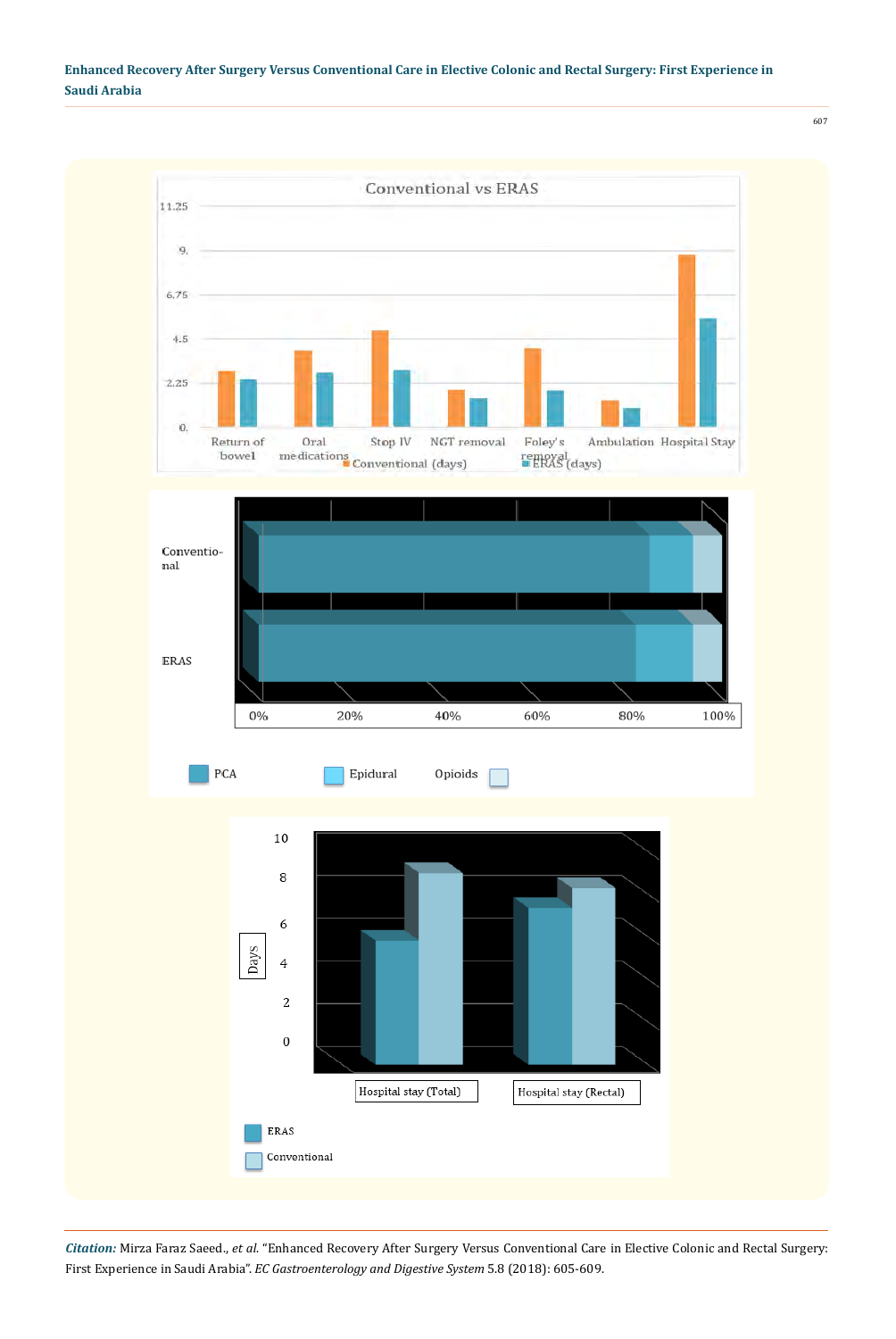#### **Discussion**

In this retrospective cohort study of patients undergoing colorectal surgeries, a highly significant difference in regards to length of hospital stay and return to normal diet was observed. There was no significant reduction in postoperative complications, 30 days' morbidity or 6 months follow up. There was no statistically significant reduction in readmission among the two groups which complies with the results of a recent meta-analysis of ERAS applications following colorectal surgery [10].

The duration to commence oral feeding was significantly reduced in the ERAS group as compared to those receiving conventional treatment. This conforms with previous studies which have shown that early enteral feeding leads to re-duction in the duration of hospital stay [5,11]. Patients receiving treatment as per the ERAS protocol received significantly less intravenous fluids and progressed to normal diet sooner after surgery (p < 0.01). Excessive fluid demonstration has been shown to contribute to an increased complication rate [2].

In regards to postoperative analgesia, 80% of each group had PCA while remaining had epidural analgesia. Research has shown that epidural analgesia is one of the key elements of the ERAS protocol since it provides optimal pain relief leading to reduced surgical stress response and eventually reducing post-operative morbidity and mortality [2]. The compliance to the epidural analgesia in both the groups in this study was minimal. Adequate analgesia also plays a key role in early mobilization which in turn reduces the risk of thromboembolism. Immobilization is known to increase insulin resistance leading to muscle loss and decreased muscle strength. Pulmonary function and tissue oxygenation are other variables affected due to immobilization [11]. Abdominal drains and urinary catheters impede mobilization and should be removed as early as possible. In this study, a statistically significant reduction was noted in the removal of Foley's catheter in the ERAS group compared to that of the control group  $(2 \text{ vs } 4.3; \text{ p} < 0.001)$ .

Literature states that routine nasogastric decompression should be avoided after colorectal surgery since there is a reduction in fever, atelectasis and pneumonia along with an earlier return in bowel function in patients without a NG tube [11]. 36% of the patients in the ERAS group had a NG tube inserted post-operatively, that was removed the next day. There was no significant reduction in the return of bowel habits in both the groups. In concordance with the literature, the overall length of stay in the hospital decreased to 5.83 days in the ERAS group compared to the conventional treatment group who had a LOS of 9 days ( $p < 0.004$ ).

A few limitations of our study should be mentioned. This was a single-center observational study. Multicenter and large-scale studies are needed to corroborate the present results. Since this is a retrospective cohort study, it is not possible to exclude selection bias since the outcomes have already occurred at the time of selection. There were some differences in demographic characteristics such as sex, age and perioperative variables between the two groups like ASA grade. These differences may have influenced the incidence of postoperative complications as higher ASA grades lead to higher postoperative complications. Literature also states that males are predisposed to an increased incidence of anastomotic leakage after colorectal surgery [2].

This retrospective study has utilized existing clinical data in a relatively quick and inexpensive way to collect preliminary data which may aid in identifying feasibility issues and carries the potential to design future prospective studies.

#### **Conclusion**

In conclusion, this study demonstrates that the ERAS program is clearly superior to conventional treatment and is not associated with unexpected negative outcomes. Restricted fluid administration, early Foley's catheter removal, enter-al feeding and ambulation are thought to be the main contributing factors to for an overall reduced length of hospital stay. More research is warranted to optimize perioperative care and postoperative follow up for long-term complications.

*Citation:* Mirza Faraz Saeed., *et al*. "Enhanced Recovery After Surgery Versus Conventional Care in Elective Colonic and Rectal Surgery: First Experience in Saudi Arabia". *EC Gastroenterology and Digestive System* 5.8 (2018): 605-609.